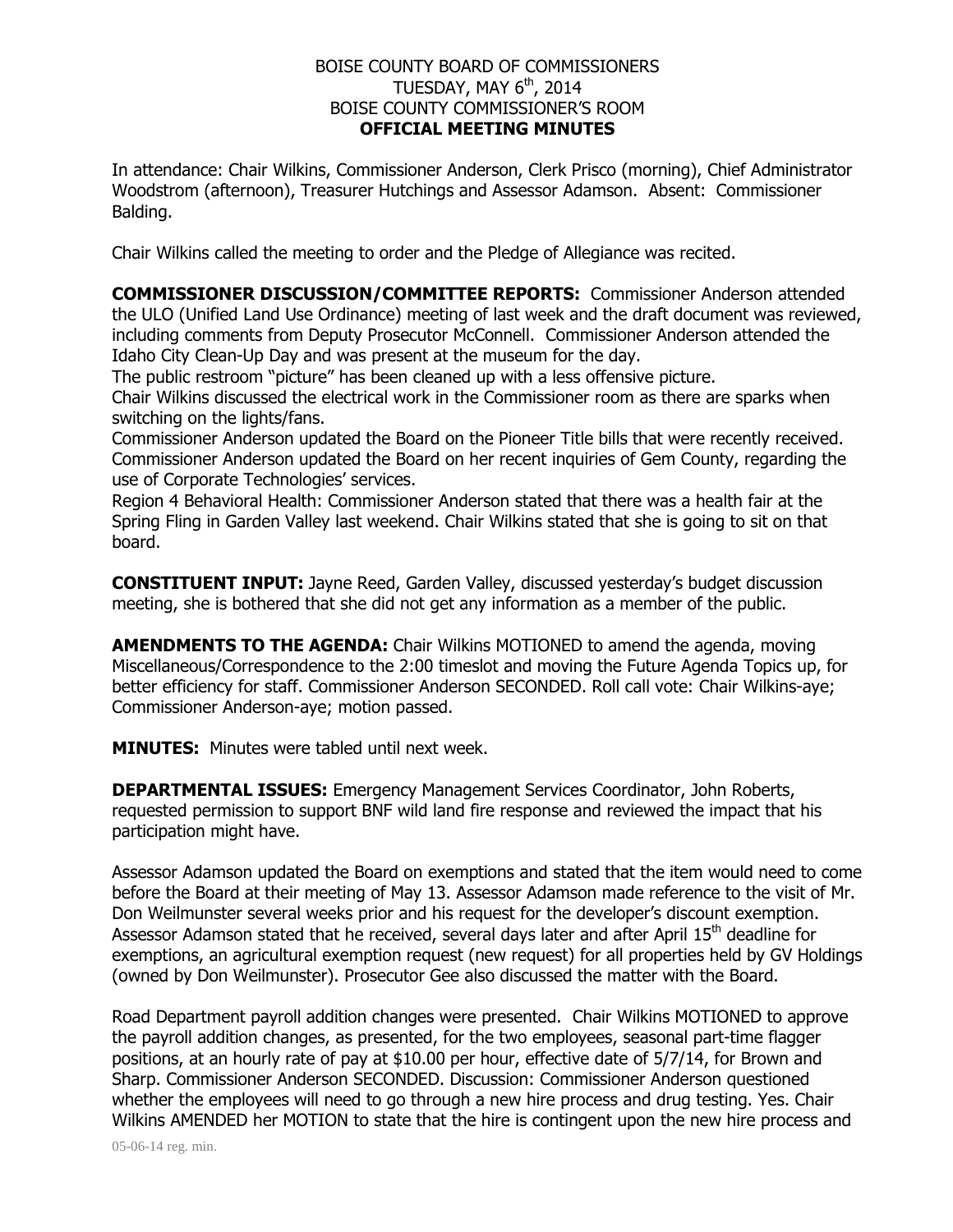drug testing. Commissioner Anderson SECONDED the AMENDMENT. Roll call vote: Chair Wilkins – aye; Commissioner Anderson – aye, motion passed.

Chair Wilkins MOTIONED to approve Resolution 2014-37, a Boise County resolution to adjust the FY 2014 Solid Waste Fund budget, for unanticipated expenses, authorizing fund transfer from revenue budget 23-00-0397-00, in the amount of \$16,201.39, and from the expense line item budget for equipment repair, 23-00-0499-07. Commissioner Anderson SECONDED. Roll call vote: Chair Wilkins – aye; Commissioner Anderson – aye, motion passed.

Chair Wilkins MOTIONED to sign the contract for the Horseshoe Bend building expansion, with RC Hayes Construction, in the amount of \$45,011.66. Commissioner Anderson SECONDED. Roll call vote: Chair Wilkins – aye; Commissioner Anderson – aye, motion passed.

Commissioner Anderson MOTIONED to issue a Notice to Proceed on the Solid Waste Transfer Station addition, effective today, May 6<sup>th</sup>, 2014. Chair Wilkins SECONDED. Roll call vote: Chair Wilkins – aye; Commissioner Anderson – aye, motion passed.

Treasurer Hutchings stated that, regarding the tax cancellation request from Daniel Lee LaBare, the party has not attempted to contact the Treasurer. Prosecutor Gee weighed in on the matter. Chair Wilkins MOTIONED to deny the tax cancellation request for Daniel LaBare and send a letter of denial, directing the taxpayer to contact the Treasurer's office to work out a payment plan. Commissioner Anderson SECONDED. All ayes, motion passed.

Treasurer Hutchings presented a request for reduction of credit card usage fee from \$3 to \$2, as authorized by Resolution #2014-09. Commissioner Anderson MOTIONED to reduce the transaction fee for the Wells Fargo debit card and credit card transactions from \$3.00 to \$2.00, effective today, May  $6<sup>th</sup>$ , 2014. Chair Wilkins SECONDED. Roll call vote: Chair Wilkins – aye; Commissioner Anderson – aye, motion passed.

**CONTRACTS/AGREEMENTS/GRANTS:** Commissioner Anderson MOTIONED that Boise County signs the participating agreement between Boise County and the USDA, Forest Service Boise and Sawtooth National Forests, for a five year period, beginning January 1, 2014 and expiring on December 31, 2018, the agreement is for the Boise County noxious weed control. Chair Wilkins SECONDED. Roll call vote: Chair Wilkins – aye; Commissioner Anderson – aye, motion passed. Commissioner Anderson MOTIONED that Boise County enter into the Local Pavement & Sign Data, Project No. A013607, Key No. 13607, for professional services agreement with Keller & Associates, Inc., for local pavement and sign data, including a \$29,000 award, as the basis of payment from LHTAC. Chair Wilkins SECONDED. Roll call vote: Chair Wilkins-aye; Commissioner Anderson-aye, motion passed.

**DEMAND WARRANTS:** Commissioner Anderson MOTIONED to approve a demand warrant to Computer Arts, in the amount of \$4,317.12, for the Miner's Exchange building only, for the Barracuda Backup Server, 1 year Energizer Updates and an Instant Replacement Warranty. Chair Wilkins SECONDED. All ayes, motion passed.

Commissioner Anderson MOTIONED to approve the final payment for the 624K Loader, Road & Bridge Department, payment to Mountain West Bank, in the amount of \$34,184.53, purchased in the capital equipment line 800-03. Chair Wilkins SECONDED. All ayes, motion passed.

**INDIGENT:** Chair Wilkins MOTIONED to go into executive session per Idaho Code 67-2345(1)(d), to discuss case #13-02-B. Commissioner Anderson SECONDED. Roll call vote: Chair Wilkins-aye; Commissioner Anderson-aye; motion passed. Coming out of executive session for Idaho Code 67- 2345(1)(d), Chair Wilkins MOTIONED to approve the amendment to case #13-02-B, on the original approval. Commissioner Anderson SECONDED. Roll call vote: Chair Wilkins-aye; Commissioner Anderson-aye, motion passed.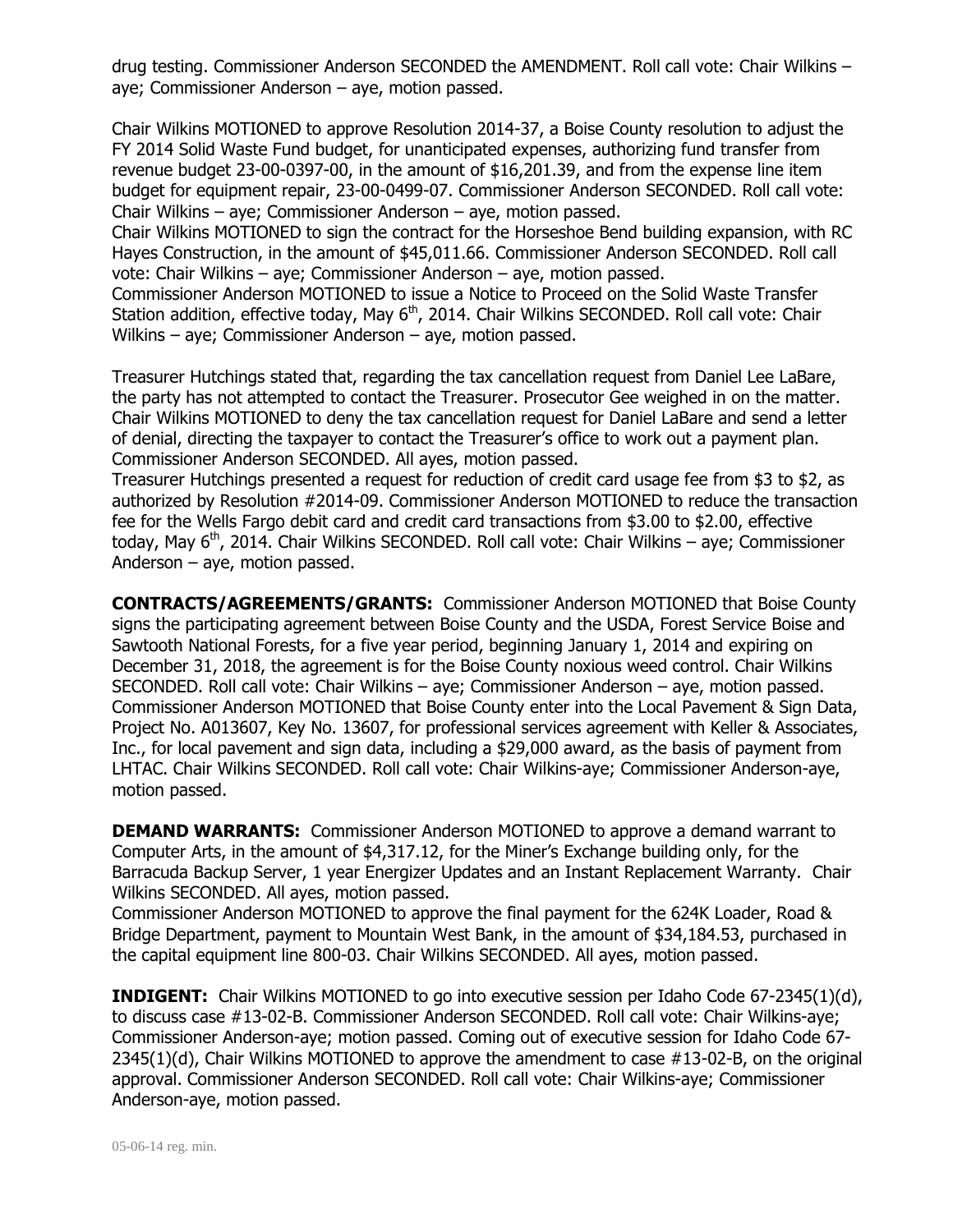**PA ISSUES:** Prosecutor Gee discussed the Arrow Rock Road status, a property owner purchase refund issue, the Miner's Exchange building use for tours and the P&Z fees document. Chair Wilkins MOTIONED to go into executive session per Idaho Code 67-2345(1)(f), pending litigation, and Idaho Code 67-2345(1)(b), under personnel issues. Commissioner Anderson SECONDED. Roll call vote: Chair Wilkins-aye; Commissioner Anderson-aye, motion passed. Coming out of executive session under I.C. 67-2345(1)(f), pending litigation, and I.C. 67-2345(1)(b), under personnel: Chair Wilkins stated that under pending litigation there were no updates at this time, and under personnel there was a discussion on a payroll change, Prosecutor Gee is drafting a statement to be read into the record during Miscellaneous/Correspondence in regards to that, and the other issues under personnel were informational, the Clerk and the Prosecutor are handling that.

**EMERGENCY MANAGEMENT SERVICES:** Burn Ban Ordinance discussion – 2011-03 is old ordinance. All verbiage in the ordinance is included in the ULO. The Board asked what is the difference between the Burn Ban Ordinance and that portion of the WUI? The Board asked that Mr. Roberts work with ULO committee to figure out whether to have it as an ordinance or a resolution.

**IDAHO WASTE SYSTEMS:** Representatives were unable to attend today.

## **MISCELLANEOUS & CORRESPONDENCE:**

- 2 Liquor Catering permits Sportsman Hideout LLC at Big Guys Rendezvous and The Ranch. The Board tabled the permits until next Tuesday as the Sheriff did not sign first.
- BLM Four Rivers Field Office info Boise Front is what BLM called the area in Boise County.
- Idaho Power Notice of Modified Procedure PCA application. They are planning on raising the rates, effective 6-1-14. Commissioner Wilkins will draft a letter concerning this.
- ID Power Notice of Intervention Deadline and DSM report were discussed.
- ITD ID 55 Central Corridor Plan the study is for north of State Street, in Ada County, to the Banks/Lowman Rd, in Boise County.
- USDA Becker Integrated Resource Project info they are soliciting comments on the project, which are due by June 9<sup>th</sup>.
- There was discussion on a payroll change earlier today. Chair Wilkins stated that due to financial consideration and decreased work load, the Board of County Commissioners' previously approved the reduction of work hours for Cheryl Pendergrass, Boise County Community Service Coordinator, by motion of the Board. Following the motion approval, a meeting was held between Ms. Pendergrass, her supervisor, Valarie Delyea and Magistrate Judge Cockerille. During this meeting, Ms. Pendergrass requested that her hours be scheduled to18 hrs per week, her supervisor agreed. Following this meeting, the Clerks' office prepared a payroll change form reflecting the new weekly work hours of 18. This form was presented to me, Chair Wilkins, and I signed it in good faith outside of the Board meeting based upon the fact that it was consistent with the Boards' prior motion. However, because the reduction to 18 hours was not specifically approved by the Boards prior motion, and in consideration to the concerns raised by Commissioner Anderson, legal counsel has advised that I make a record and a formal motion to clarify this action, therefore; Chair Wilkins MOTIONED that the Board approve the Community Service Coordinators' reduction of work hours from 40 hours a week to 18 hrs a week, without a change to the job description for the position. Further, the Board authorizes me, as Chair, to execute the payroll change today. Commissioner Anderson SECONDED. Roll call vote: Chair Wilkins – aye; Commissioner Anderson – aye, motion passed.